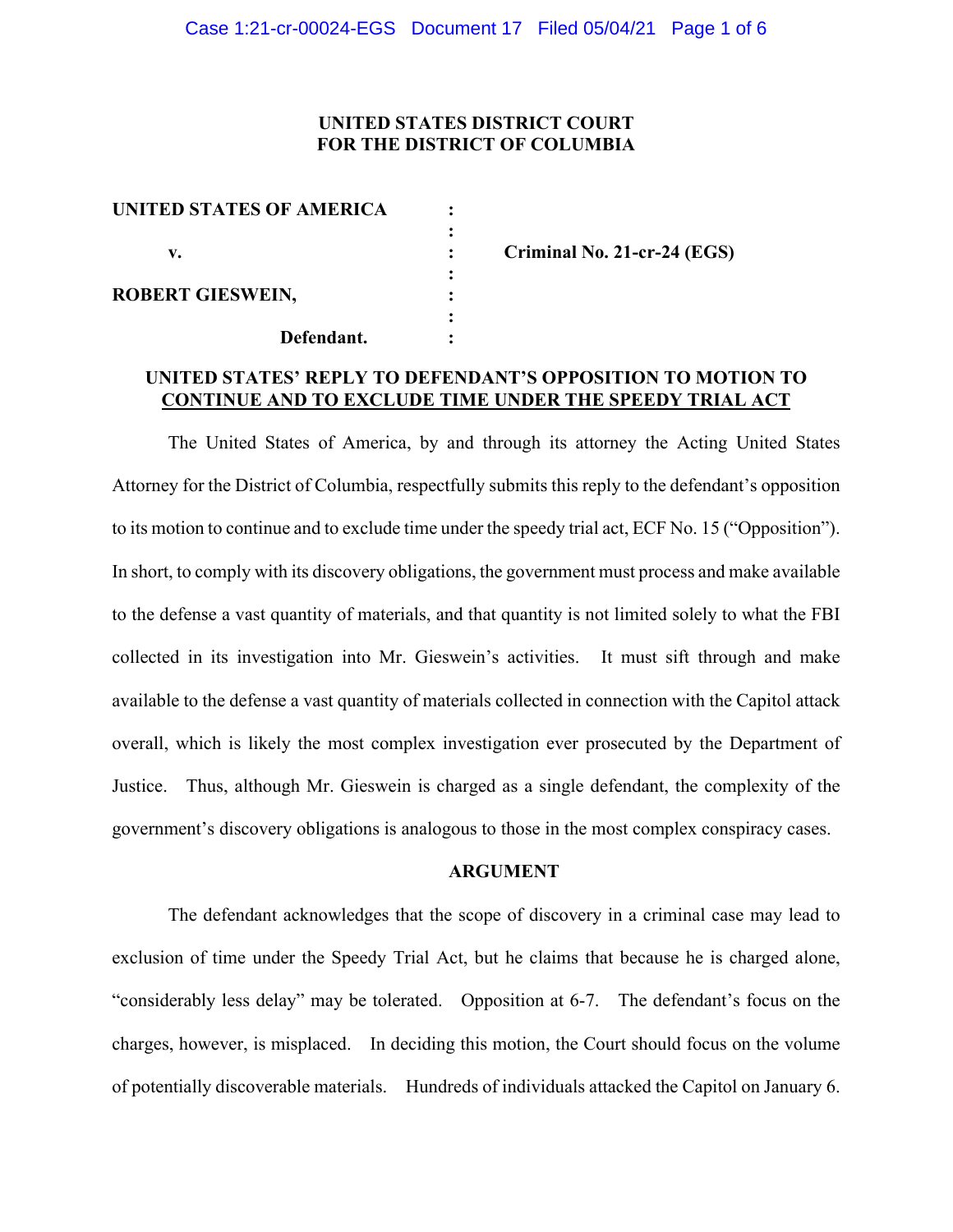### Case 1:21-cr-00024-EGS Document 17 Filed 05/04/21 Page 2 of 6

The amount of evidence generated at the scene of the crime is vast and interconnected, and the government continues to uncover more and more of it. "Completing" discovery in this case is not a simple matter of producing just those items the government obtained directly through its investigation of this defendant, as his motion seems to suggest. *See* Opposition at 5 ("But the Speedy Trial Act does not authorize exclusion of time in this case based upon the considerations that are not specific to this case." The government contends that the volume of evidence collected from the vast police response to the Capitol, as well as that collected from other defendants and witnesses *is* specific to Mr. Gieswein's case, even if that evidence was not collected in the course of the FBI's investigation into his specific conduct. The defendant did not operate in isolation, and the evidence relating to him does not exist in isolation either.

For example, many of the hundreds of people who unlawfully entered the Capitol on January 6 held out their cell phones, apparently filming and photographing the events as they transpired. Many of those individuals have been apprehended and their cellular telephones seized and searched. Some subset of those phones likely were carried by people near the defendant charged in this case and may have captured information that could be of value to the government or the defense, such as an expression relating to intent. For an assault charge, an alternative angle could show evidence that one party or another was an aggressor. Merely identifying which phones may contain important evidence related to this specific defendant will be a hugely timeconsuming task before even beginning to sift through the evidence on the devices themselves. Additionally, once that evidence is identified, the government cannot simply turn over the entire contents of someone's cell phone without first reviewing the contents to ensure that it is not producing someone's private information to a complete stranger. *Cf. Riley v. California*, 573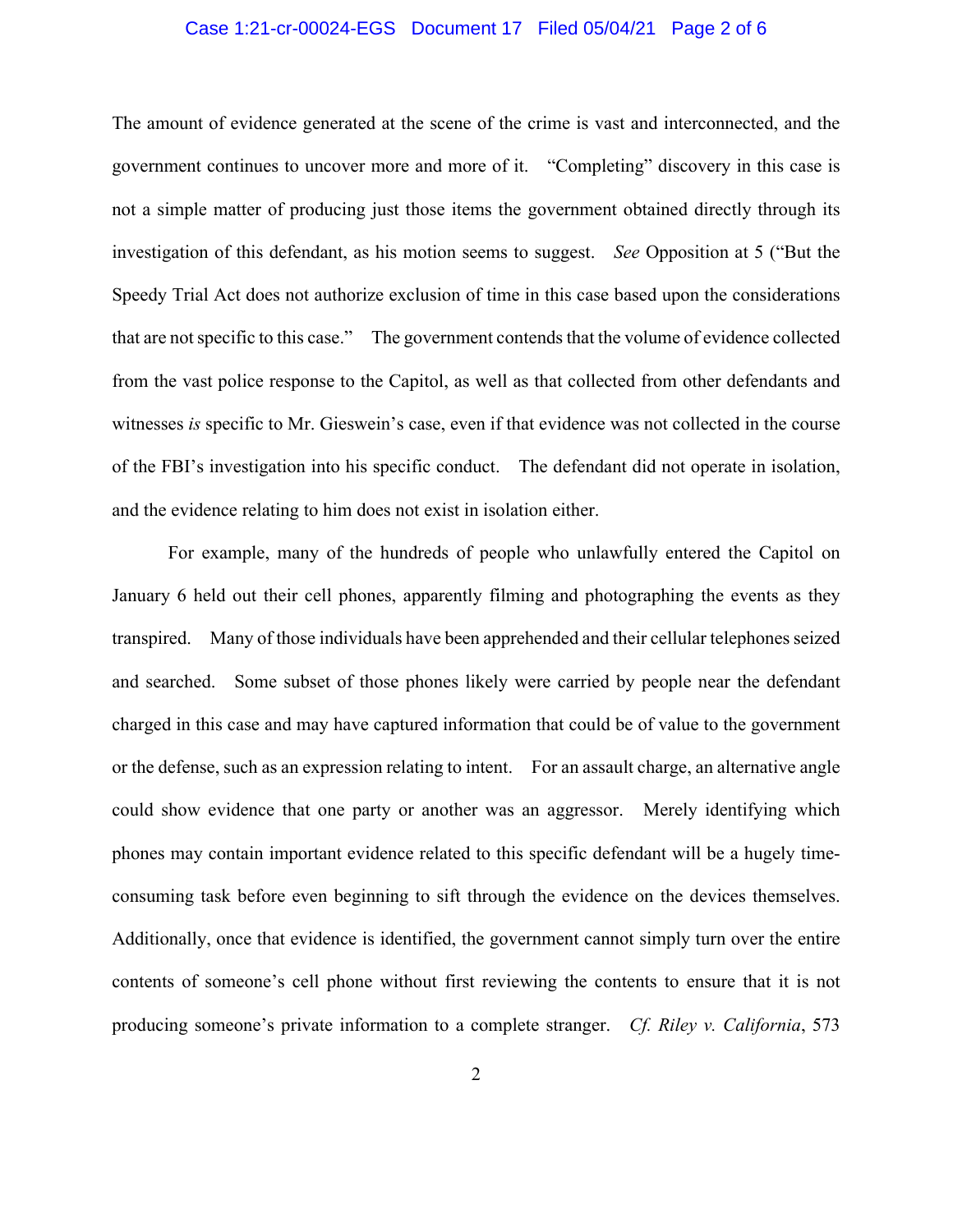### Case 1:21-cr-00024-EGS Document 17 Filed 05/04/21 Page 3 of 6

U.S. 373, 396-97 (2014) ("A phone not only contains in digital form many sensitive records previously found in the home; it also contains a broad array of private information never found in a home in any form[.]"). This is just one example of the possible interconnectedness of the discovery materials across the Capitol Attack cases, but it captures why the government is approaching the discovery in these matters holistically.

A second example is body-worn camera footage from the Metropolitan Police Department and potentially other law enforcement agencies. As noted in the government's original motion, it has collected over 15,000 hours of surveillance and body-worn camera footage from multiple law enforcement agencies. ECF No. 11 at 3. Those hours of video are being reviewed—and indeed that review has already yielded body-worn camera footage that captured the defendant but ensuring that every moment of that footage that captures Mr. Gieswein (or something potentially relevant to Mr. Gieswein's case) will take time. The defendant "acknowledges the efforts that the government is making to develop a comprehensive plan" to deal with this voluminous discovery. Opposition at 5. The 15,000 hours of surveillance and body-worn camera footage would exist as material that must be sorted through and produced in discovery regardless of how many people the government arrested or when it arrested them. It was generated as a direct result of the size and scope of unlawful and violent activity on January 6, 2021—activity in which the defendant was a willing participant. The same is true of the over 210,000 tips received by the FBI, of which a substantial portion include video, photos, or social media. ECF No. 11 at 3.

The above examples are only examples, but they demonstrate why this Court should consider the Capitol Attack cases in their entirety when determining a time frame for trial that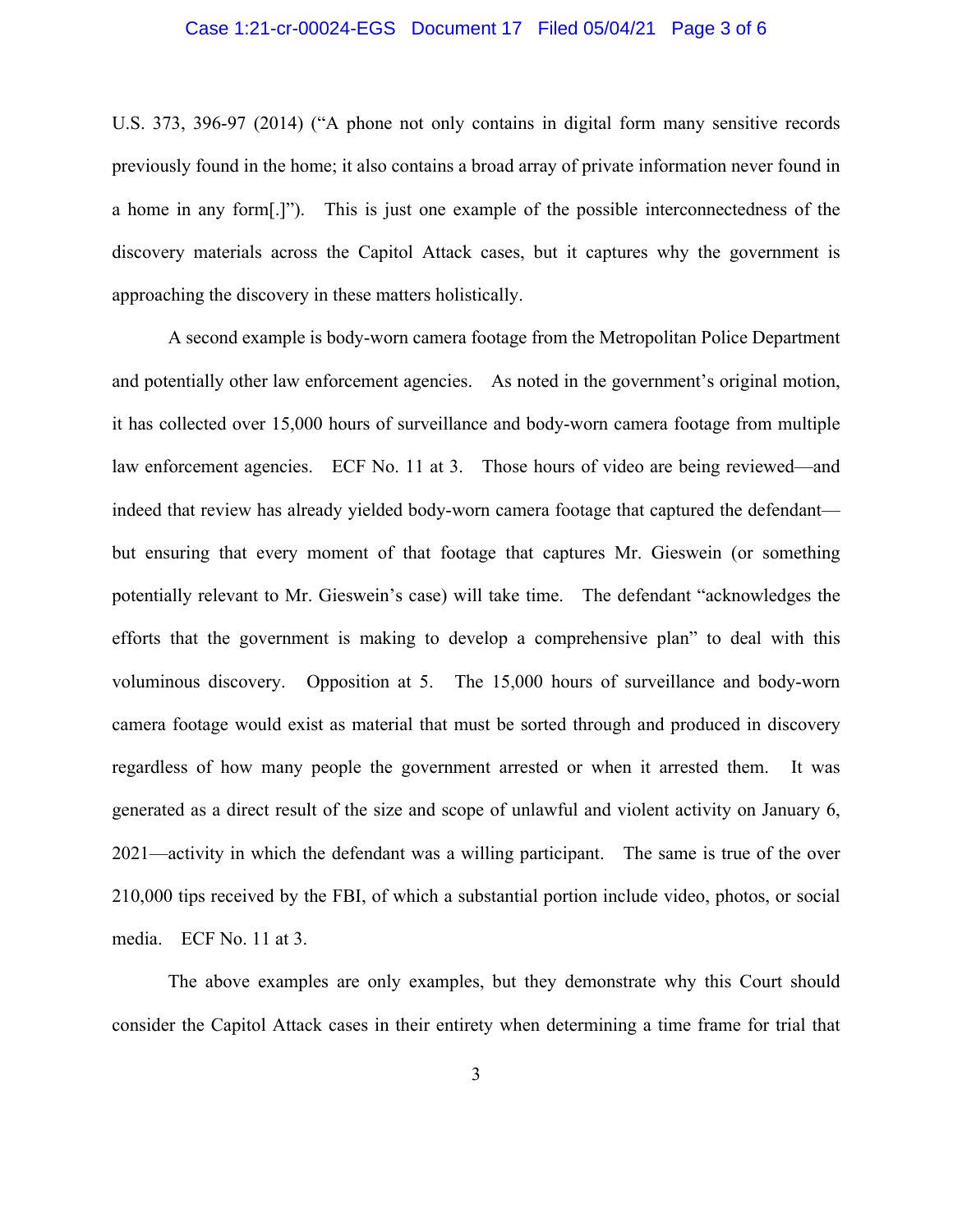### Case 1:21-cr-00024-EGS Document 17 Filed 05/04/21 Page 4 of 6

would best balance the interests of the public and the defendants in a speedy trial with the time needed for defendants to prepare their defense. 18 U.S.C. §§ 3161(h)(7)(A), (h)(7)(B)(i)(ii) and (iv); *see, e.g., United States v. Bikundi*, 926 F.3d 761, 777-78 (D.C. Cir. 2019) (Upholding endsof-justice continuances totaling 18 months in two co-defendant health care fraud and money laundering conspiracy case, in part because the District Court found a need to "permit defense counsel and the government time to both produce discovery and review discovery").

Finally, under the Court's latest standing order regarding the ongoing public health emergency arising from COVID-19 pandemic, most jury trials remain continued through August 31, 2021. United States District Court for the District of Columbia Standing Order 21-10. Only a limited number of jury trials, which can be conducted consistent with the Court's health and safety protocols, are permitted to go forward. *Id.* Additionally, the Court has already filled some of the limited number of trial slots available on the master trial calendar, which is being utilized to prioritize the trials of detained defendants, some of whom have had their trials postponed for over a year since the pandemic began. For all of the reasons cited by the Court in the standing order, the time between now and at least the next sixty days should be excluded for this case as a result of the ongoing public health emergency, as well.

The defendant's detention status should not affect the Court's consideration of this motion at this early stage of the case, where the government is only seeking a 60-day continuance and to toll the Speedy-Trial clock for the duration of that continuance. In noting this, the government does not minimize the toll that pretrial detention takes on any defendant, Mr. Gieswein included. But the government's requested relief is narrowly tailored and is of the type specifically contemplated by the Speedy Trial Act. The government's requested finding now does not seek to designate the case complex in perpetuity, nor does not bind the Court or parties for any future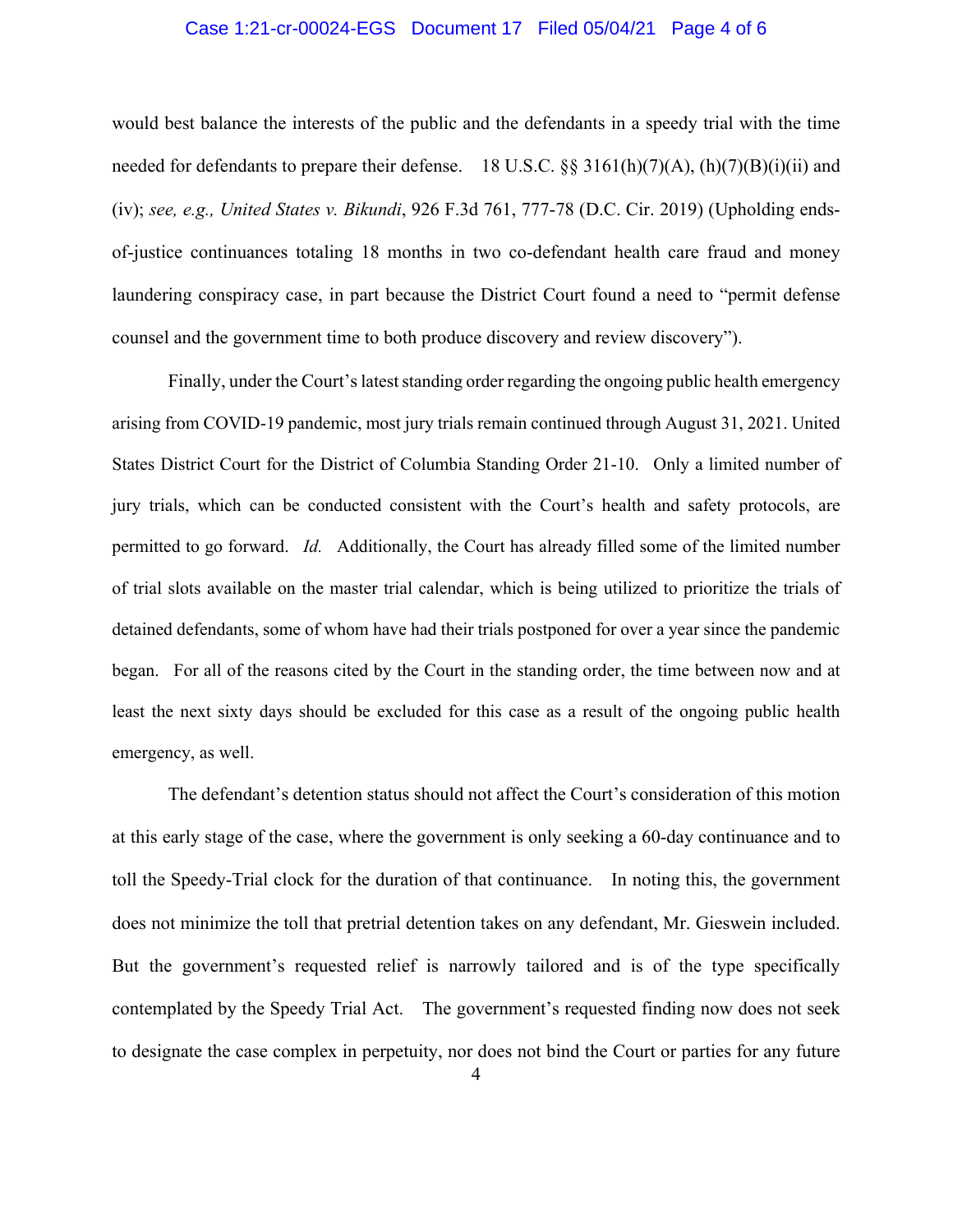### Case 1:21-cr-00024-EGS Document 17 Filed 05/04/21 Page 5 of 6

continuance requests. Moreover, the government is aware of the need to move expeditiously where a defendant is detained, and the Court has many options as its disposal to ensure that this case moves forward as quickly as possible, including scheduling more frequent status conferences and/or requiring the filing of status reports between hearings that may be set further apart.

Indeed, the government is already taking steps to move this prosecution forward quickly, and it acknowledges its burden of producing discovery in a timely manner. The government has provided a substantial amount of initial discovery and plans to continue to provide discovery on a rolling basis. The defendant acknowledges that the most recent production was of "significant size." Opposition at 6. The government can represent that another discovery production is forthcoming soon. The government *is* marshalling as many of its resources as possible to ensure that this defendant receives discovery in a timely fashion, and that resource-marshaling includes building the discovery apparatus that the defendant acknowledged in his motion. But the facts as laid out in the government's original motion, as well as this reply, amply support the government's requested finding that the ends of justice served by a 60-day continuance outweigh the rights of the defendant and the public in a speedy trial.